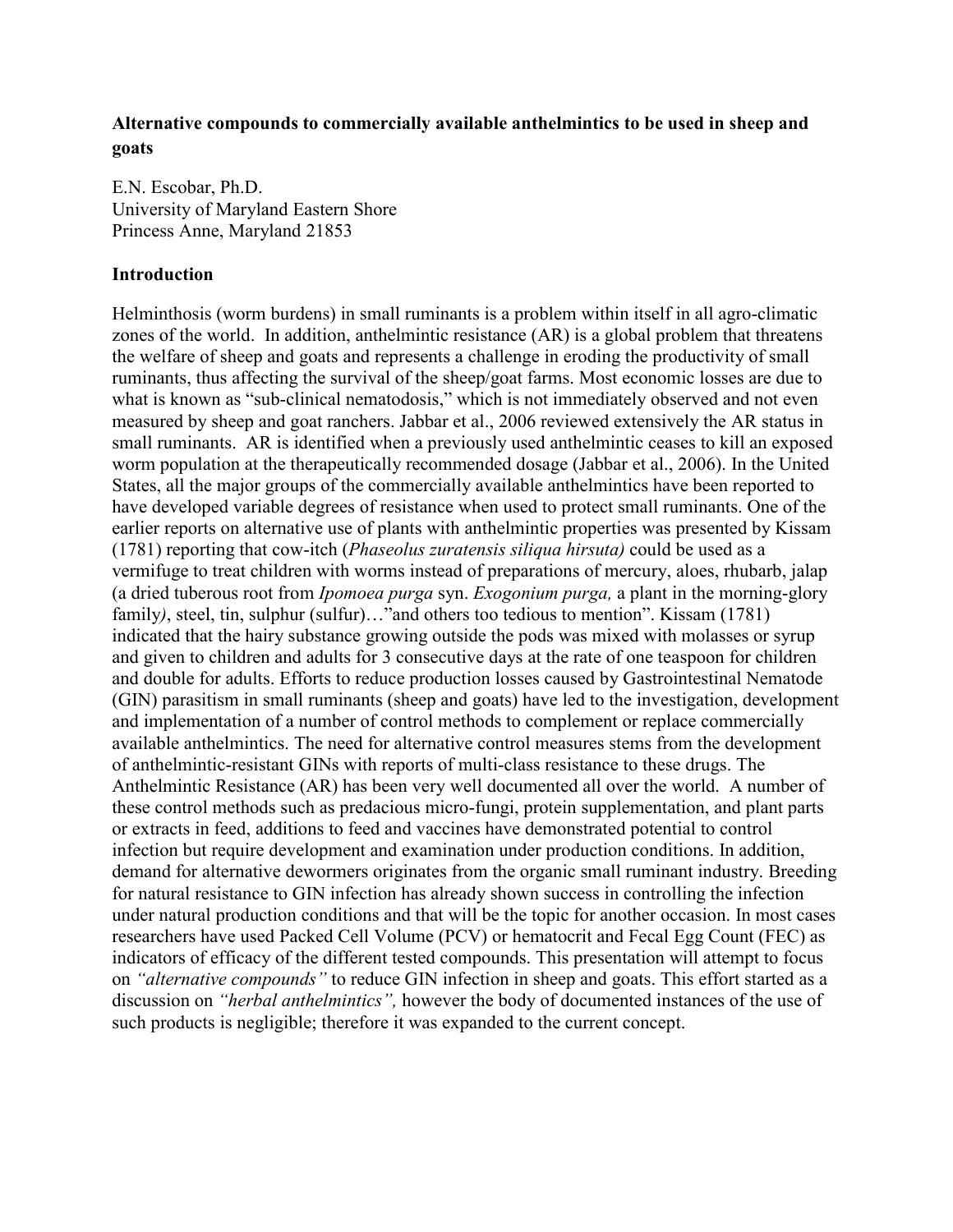#### **Diatomaceous earth**

Diatomaceous earth (DE) is a powdered, fossilized, geological siliceous deposit, rich in unicellular marine or fresh water diatoms, which damages the invertebrate cuticle (arthropods and nematodes), increasing permeability and causing death by dehydration (McLean et al., 2005). DE with less than 7% composition of crystalline silica is generally recognized as a safe feed additive in Canada and the USA (Bennett et al., 2011, Köster, H, 2013). DE is used to control many invertebrate pests, including grain storage invertebrate pests and as an alternative anthelmintic product fed to domestic animals (poultry, sheep and cattle) for gastro-intestinal parasite control, although the small number of efficacy studies show mixed results (Fernandez et al., 1998 and McLean et al., 2005, Bennett et al., 2011). When naturally infected goats (*Haemonchus contortus, Eimeria* and *Trichostrongylus spp*.*)* were fed DE at 50, 100 and 150 µg/kg body weight, Bernard (2009) reported that DE did not show an anthelmintic effect as expressed by eggs per gram of feces.

## **Condensed Tannins**

Tannins are natural polyphenols. Biosynthetically the Condensed Tannins (CT) are formed by the successive condensation of the single building blocks, with a degree of polymerization between two and greater than fifty blocks being reached. The coupling pattern of the catechin units in condensed tannins can vary considerably (Khanbabaee and van Ree, 2001). In forages (mostly leguminous plants), tannins are considered secondary compounds and in general herbivores avoid plants with excess tannin content. However, it has been reported by many investigators that CTs have beneficial effects relative to parasitized sheep or goats eating plants with CTs because CTs aid in the management of GIN infestations (Min and Hart, 2003; Coffey, 2007; Lisonbee et al., 2009; Novobilský et al., 2001; Juhnke et al., 2012; . In the United States, several plants are of interest to sheep and goat producers: Sericea lespedeza (*Sericea cuneata*), birdsfoot trefoil (*Lotus corniculatus*), chicory (*Cichorium intybus*) and sainfoin (*Onobrychis viciifolia*). In other regions in the world plants of the genera *Acacia, Schinopsis, Leucaena, Salix* have shown to have anthelmintic activities (Minho et al., 2008; Beserra de Oliveira et al., 2011; Mupeyo et al., 2011). However, the effects of feeding high tannin containing feeds have not always reduced parasite burdens. For example, Whitley et al. (2009) reported that high tannin sorghum rations did not affect FEC or PCV of goats eating the high sorghum diets. Also, Max et al., (2007) reported a slight FEC reduction (only 19%) in sheep and goats fed up to 170 g/animal/day of acacia leaf meal (*Acacia polycantha*) compared to control groups. Use of CTs as alternative anthelmintic has multiple research trials backing up claims of efficacy and has encouraged producers to the use of lespedeza as a component of integrated parasite management plans.

#### **Other "herbal dewormers" and anthelmintic compounds**

At least two commercial herbal dewormers have been tested in research trials. Burke at al. (2009) did not find any indication, after a 112 day trial, that a commercially available herbal dewormer controlled GIN in goats. Yoder (2011) tested Plumbagin in sheep and reported that treated sheep and control sheep did not show any difference on parasite burden as expressed by PCV and FEC. Garlic, papaya seeds and pumpkin seeds have been used in trials with sheep and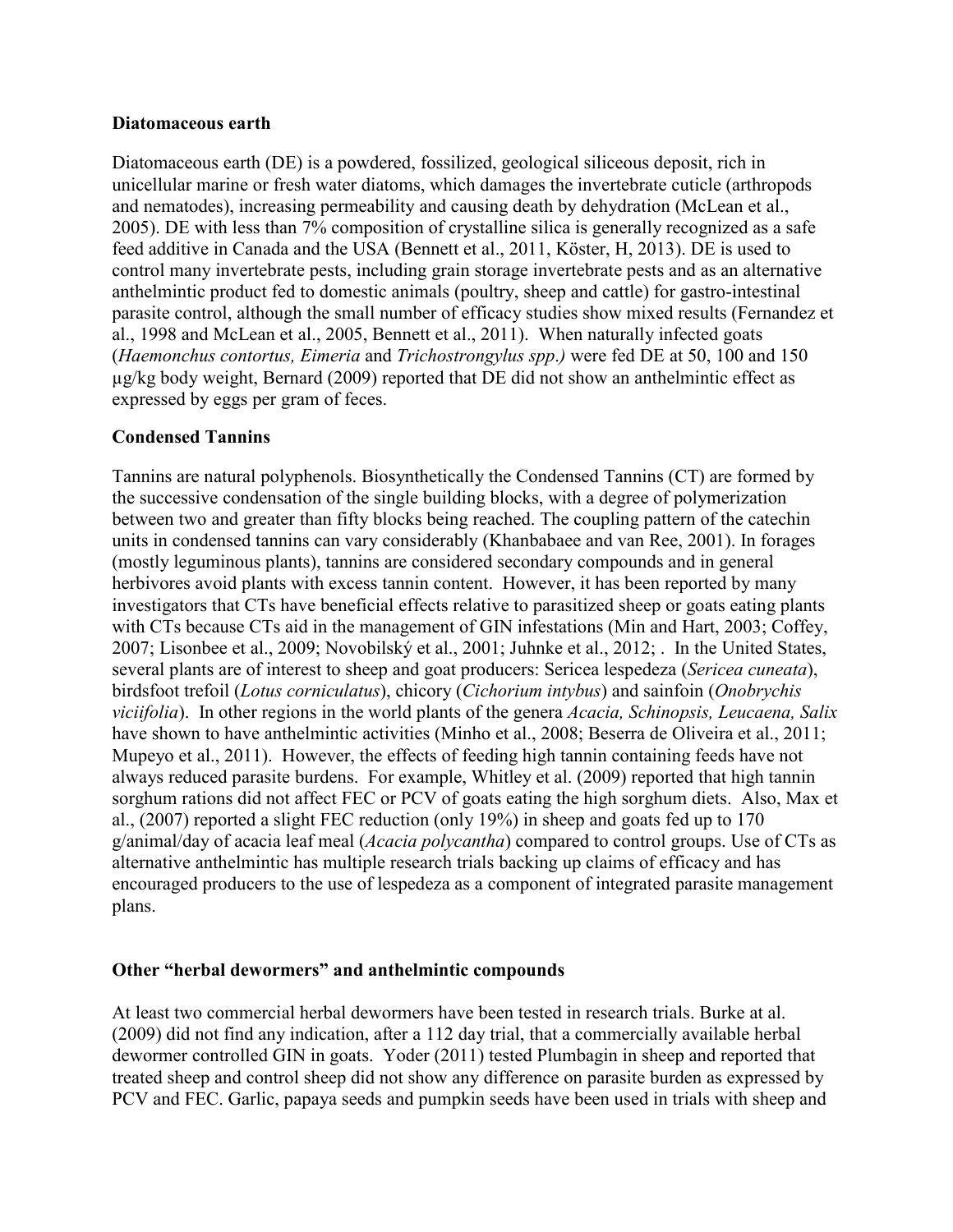goats and have not been found to enhance PCV or reduce FEC in the treated sheep and/or goats (Burke et al. 2009; Gooden 2012, Escobar et.al. unpublished data). However, Stickland et al. (2009) reported 64.4% reduction in FEC in sheep using garlic and 65.5% reduction in FEC when pumpkin seeds were fed. Diehl (2004) published an extensive report of 60 plants in the Ivory Coast that have shown larvicidal activity against *H. contortus.* Several parts of plants were extracted with 90% ethanol and 25.6% of the extracts showed a high activity. Oil and seed paste of *Chenopodium* spp. (epazote, wormseed, erva de Santa Maria) has been used to treat worm infections in animals and humans for centuries, however the margin of safety is very narrow and *Chenopodium* may cause adverse reaction and even death to the treated animals (Cornell University, 2013). Other relevant alternative plants are included in the enclosed table.

## **Discussion**

The list of reports on the use of alternative anthelmintics for use in sheep and goats is overwhelming; however, the methods for analysis are ingenious but not standardized. It seems that the compounds tested may reduce larval activity in-vitro but when tested in-vivo the results from treated animals are not different than results from the control ones. One difficulty which is very common is the proper identification of the plants. The scientific name plus the variety should be included in reports. For example, pumpkin's scientific name is *Cucurbita pepo*; however there are at least 5 varieties commercially cultivated in the US. Another underlying situation exists when researchers need to decide between running an in-vitro trial or an in-vivo trial. Both complement each other providing information to better understand the results in the field and to make recommendations. Once more there is the need of collaborative studies and the contribution of chemists, botanists and animal scientists in order to identify alternative compounds to control worms in sheep and goats.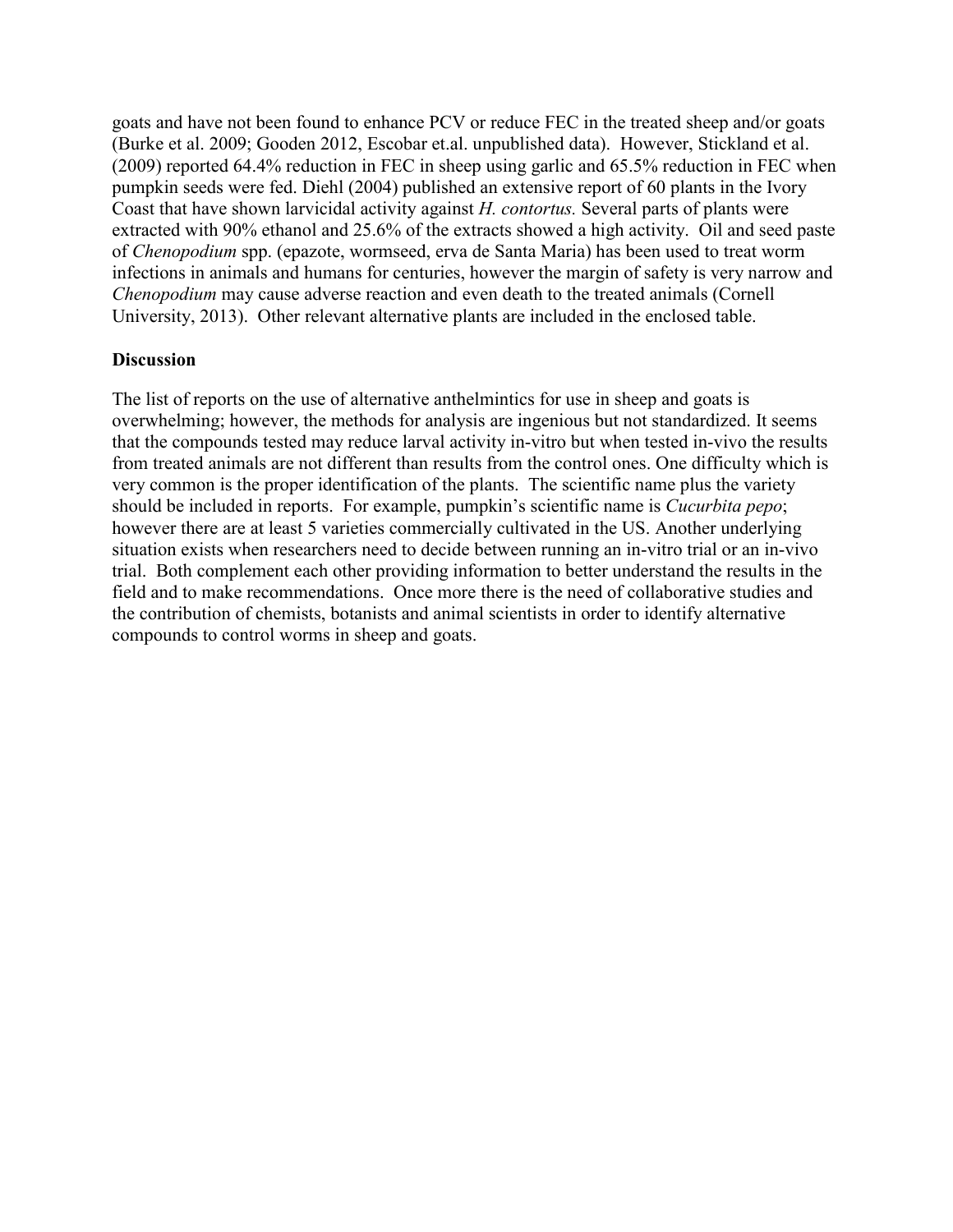| <b>Small</b><br><b>Ruminant</b><br><b>Species</b> | Name of the<br><b>Alternative</b><br><b>Dewormer</b>                 | <b>Parasite</b><br>species | <b>Test Conducted</b>                                                                        | <b>Results</b>                                          | Reference             |
|---------------------------------------------------|----------------------------------------------------------------------|----------------------------|----------------------------------------------------------------------------------------------|---------------------------------------------------------|-----------------------|
| Sheep                                             | Jujube (Bark, crude<br>methanolic extract) -<br>Ziziphus nummularia. | H. contortus               | In-vitro:<br>adult motility assay<br>$\bullet$<br>egg hatch<br>larval development<br>In-vivo | Effective<br>84.7 % FECR                                | Bachaya, et.al, 2009. |
| Sheep                                             | Acacia nilolitica-pods<br>with seeds - crude<br>methanolic extract   | H. contortus               | In-vitro:<br>adult motility assay<br>$\bullet$<br>egg hatch<br>larval development<br>In-vivo | Effective<br>78.5 % FECR                                | Bachaya, et.al, 2009. |
| Sheep                                             | Chenopodium album                                                    | H. contortus               | In-vitro:<br>adult motility assay<br>egg hatch<br>In-vivo, reduced FEC                       | Effective, $LC_{50}$ =0.449<br>mg/mL<br>93.9% reduction | Jabbar et al., 2007   |
| Sheep                                             | Caesalpinia crista                                                   | H. contortus               | In-vitro:<br>adult motility assay<br>egg hatch<br>In-vivo, reduced FEC                       | Effective, $LC_{50}$ =0.134<br>mg/mL<br>82.2% reduction | Jabbar et al., 2007   |
| Sheep                                             | Wormwood -<br>Artemisia absinthium                                   | H. contortus               | In-vitro:<br>adult motility assay<br>In-vivo, reduced FEC                                    | Effective<br>80 to 83% reduction                        | Tariq et al., 2009    |
| Sheep                                             | Banana leaves                                                        | H. contortus               | In-vitro:<br>adult motility assay<br>In-vivo, reduced FEC                                    | Reduced 97% larval<br>development<br>Reduced 58%        | Oliveira et al. 2010  |

Table 1.- Reported relevant potential alternative natural anthelmintics used in small ruminants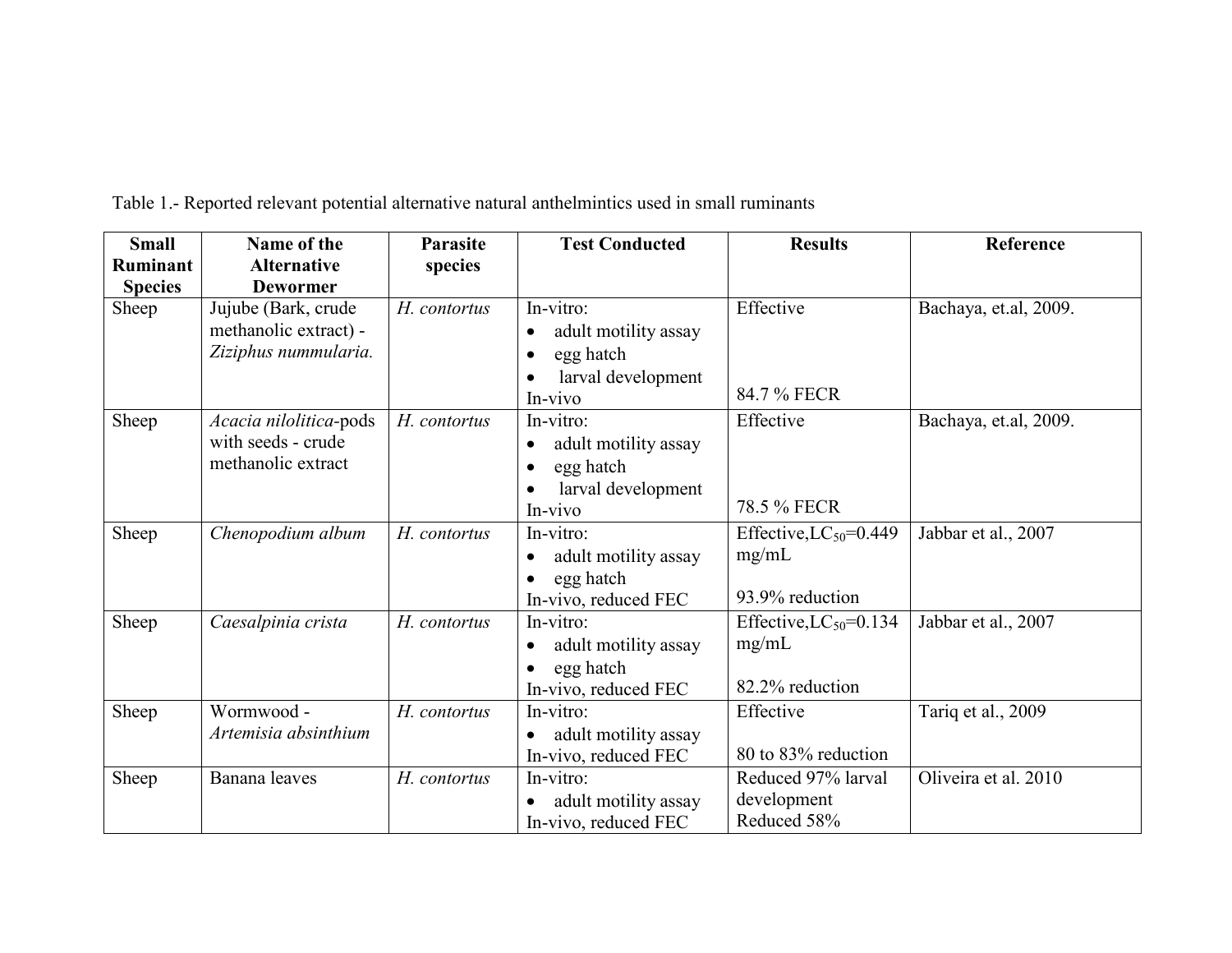#### **References**

- Bachaya, H.A., Z. Iqbal, M.N. Khan, Z.D. Sinhu and A. Jabbar. 2009. Athelmintic activity of *Ziziphus nummularia* (bark) and *Acacia nilolitica* (fruit) against Trichostrongylid nematode in sheep. Journal of Ethnopharmacology 123:325-329.
- Benett, D.C., A. Yee, Y.-J. Rhee and K.M. Cheng. 2011. Effect of diatomaceous earth on parasite load, egg production, and egg quality of free-range organic laying hens. Poultry Science 90:1416-1426.
- Bernard, G. M. Worku and M. Ahmedna. 2009. The effects of Diatomaceous earth on parasite infected goats. Bulletin of the Georgian National Academy of Sciences, 3:129-135.
- Beserra de Oliveira, L.M., C.M. Leal-Bevilaqua, S.A. de Morais, A.L. F. Camurca-Vasconcelos and I.T.Freitas-Macedo, 2011. Tanniferous plants and control of gastrointestinal nematodes of small ruminants. Ciencia Rural 41:1967-1974.
- Burke, J.M., A. Wells, P. Casey, R.M. Kaplan. 2009. Herbal dewormer fails to control gastrointestinal nematodes in goats. Veterinary Parasitology 160:168-170.
- Burke, J.M., A. Wells, P. Casey, J.E. Miller. 2009. Garlic and papaya lack control over gastrointestinal nematodes in goats and lambs. Veterinary Parasitology 159:171-174.
- Coffey, L., M. Hale., T. Terrill, J. Mosjidis, J. Miller and J. Burke. 2007. Tools for Managing Internal Parasites in Small Ruminants: Sericea Lespedeza. ATTRA Publication, www.attra.ncat.org.
- Cornell University, Department of Animal Science. 2013. Medicinal Plants for Livestock. Accessed March 15, 2013 http://ansci.cornell.edu/plants/medicinal/epazote.html.
- Diehl, M.S., K.K. Atindehou, H. Téré, and B. Betschart. 2004. Prospect for anthelmintic plants in the Ivory Coast using ethnobotanical criteria. Journal of Ethnopharmacology 95: 277- 284.
- Gooden, M. 2012. Use of Plants as Potential Natural Dewormers for Small Ruminants. Ph.D. Dissertation, University of Maryland Eastern Shore, Princess Anne, MD 21853.
- Jabbar, A., Z. Iqbal, D. Kerboeuf, G. Muhammad, M.N. Khan and M. Afaq. 2006. Anthelmintic resistance: The state of play revisited. Life Sciences 79:2413-2431.
- Jabbar, A., M.A. Zaman, Z. Iqbal, M. Yaseen and A. Shamim. 2007. Anthelmintic activity of *Chenopodium album* (L.) and *Caesalpinia crista* (L.) against trichostrongylid of sheep. . Journal of Ethnopharmacology 114:86-91.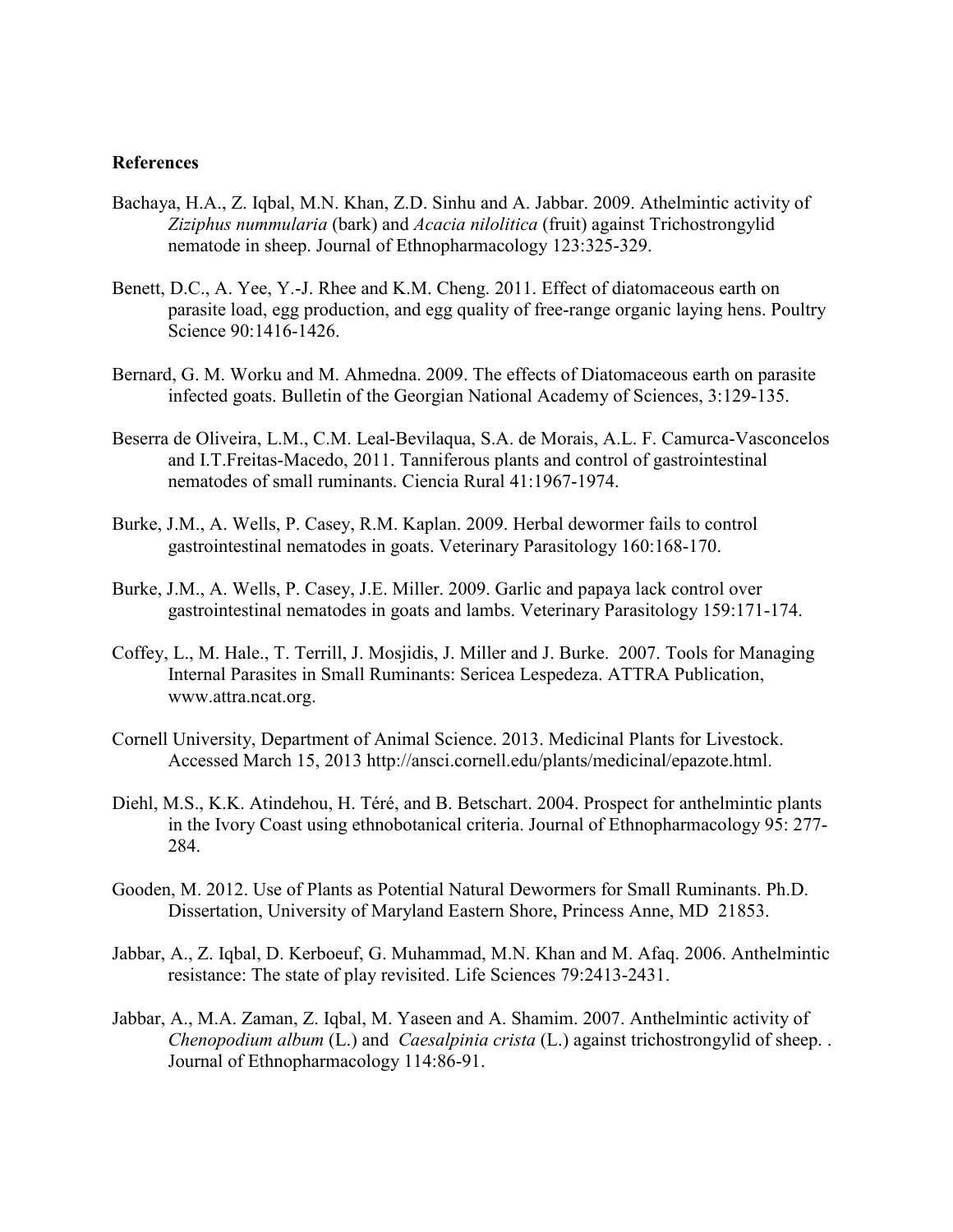- Juhnke, J., J. Miller. J.O. Hall, F.D. Provenza and J.J. Villalba. 2012. Preference for condensed tannins by sheep in response to challenge infection with *Haemonchus contortus*. Parasitology 88:104-114.
- Khanbabaee, K. and T. van Ree. 2001. Tannins: Classification and definition. Nat. Prod. Rep. 18:641-649. Accessed March 15, 2013 *http://siba.unipv.it/farmacia/art/Marrubini/Nat%20Prod%20Rep%202001.pdf.*
- Kissam, S. 1771. An inaugural essay on the anthelmintic quality of the *Phaseolus zuratensis siliqua hirsuta*, or cow-itch: submitted to the examination of the Rev. Myles Cooper, L.L.D. president, the governors, and medical professors of King's College. S. Inslee and A. Car, New York.

Köster, H. 2013. Diatomite in Animal Feeds. Accessed April 15, 2013 *http://www.agrisilica.co.za/pdf/eng/Diatoms%20in%20Animal%20Feeds%20HH%20Koster.pdf*

- Lisbonbee, L.D., J.J. Villalba, F.D. Provenza, and J.O. Hall. 2009. Tannins and self- medication: Implications for sustainable parasite control in herbivores. Behavioural Processes 82:184- 189.
- Max, R.A., A.E. Kimambo, A.A. Kassuku, L.A. Mtenga, and P.J. Buttery. 2007. Effect of tanniniferous browse meal on nematode faecal egg counts and internal parasite burdens in sheep and goats. South African Journal of Animal Science 37:97-106.
- McLean, B. D. Frost, E. Evans, A. Clarke and B. Griffiths. 2005. The inclusion of diatomaceous earth in the diets of grazing ruminants and its effect on gastrointestinal parasite burdens. Pages 277-280 in International Scientific Conference on Organic Agriculture, Adelaide, Australia, International Scientific Conference of Organic Agriculture Research, Bonn, Germany.
- Min. B.R. and S.P. Hart. 2003. Tannins for suppression of internal parasites. Journal of Animal Sci. 81:E102-E109.
- Minho, A.P., I.C.S. Bueno, H. Louvandini, F. Jackson, S.M. Gennari, and A.L. Abdalla. 2008. Effect of Acacia molissima tannin extract on the control of gastrointestinal parasites in sheep. Animal Feed Science and Technology 147:172-181.
- Mupeyo, B, T.N. Barry, W.E. Pomroy; C.A. Ramirez-Restrepo;N. Lopez-Villalobos and A. Pernthaner. 2011. Effects of feeding willow (Salix spp.) upon death of stablished parasites and parasite fecundity. Animal Feed Science and Technology 164:8-20.
- Novobilský, A., I. Mueller-Harvey, and S.M. Thamsborg. 2011. Condensed tannins act against cattle nematodes. Veterinary Parasitology 182:213-220.
- Oliveira, L.N., Duarte, E.R., F.A. Nogueira, R.B. daSilva, L.C. Geraseev. 2010. Efficacy of banana crop residues on the inhibition of larval development in *Haemonchus* spp. from sheep. Ciencia Rural, Santa Maria 40:488-490.